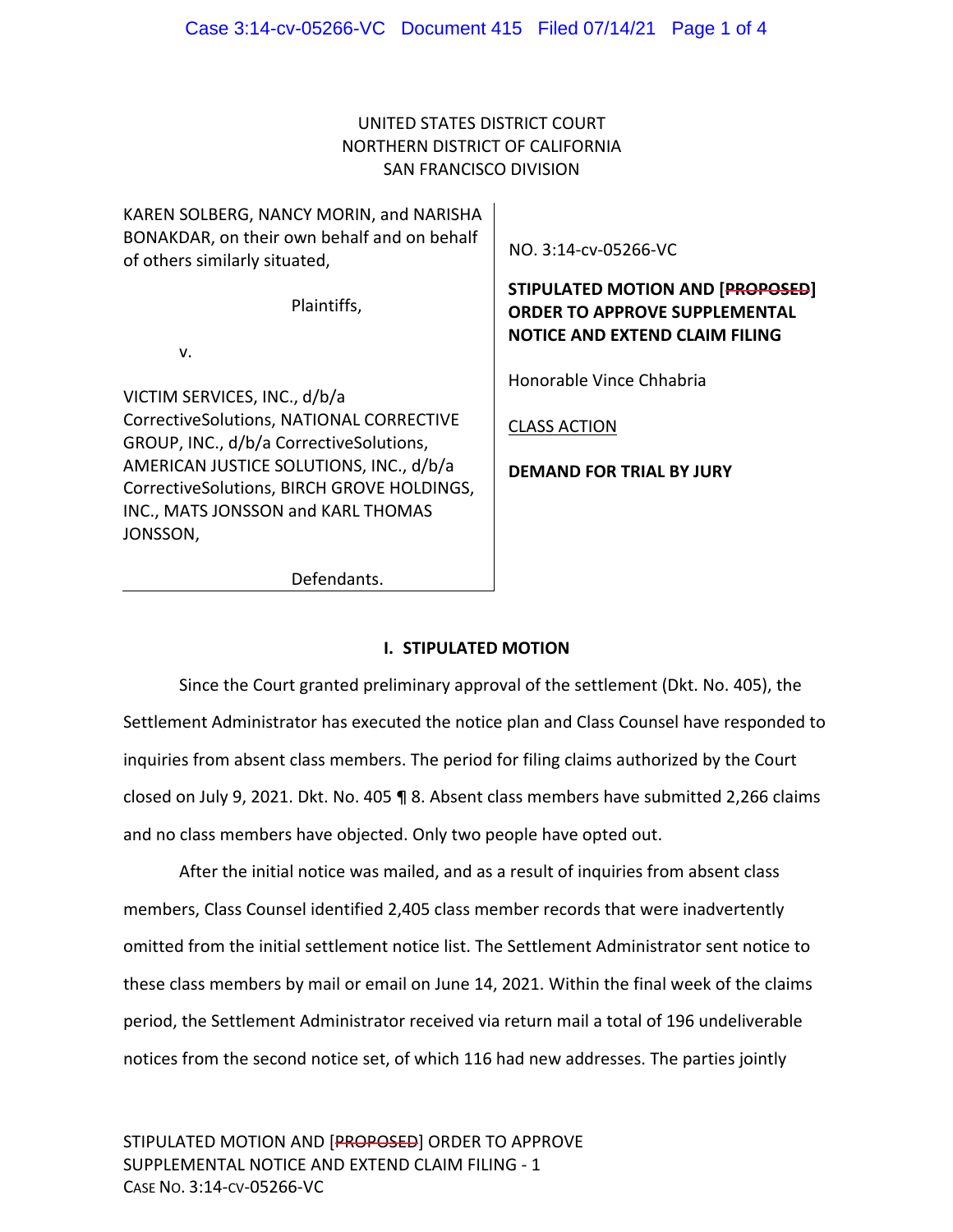#### Case 3:14-cv-05266-VC Document 415 Filed 07/14/21 Page 2 of 4

request that the Court authorize the administrator to re-mail the 116 notices and allow acceptance of any claims, exclusion requests, or objections submitted within 30 days after the mailing date of those additional notices.

The parties' proposal would extend the period for claims, objections, and exclusion requests beyond the current final approval hearing date of August 5, 2021. The parties therefore respectfully request that the Final Approval Hearing be moved to August 19, 2021 at

2 p.m.

RESPECTFULLY SUBMITTED AND DATED this 14th day of July, 2021.

#### TERRELL MARSHALL LAW GROUP

By: /s/ Beth E. Terrell, CSB #178181 Beth E. Terrell, CSB #178181 Email: bterrell@terrellmarshall.com Blythe H. Chandler, *Admitted Pro Hac Vice* Email: bchandler@terrellmarshall.com Maria Hoisington‐Bingham, *Admitted Pro Hac Vice* Email: mhoisington@terrellmarshall.com 936 North 34th Street, Suite 300 Seattle, Washington 98103‐8869 Telephone: (206) 816‐6603 Facsimile: (206) 319‐5450

Paul Arons Email: lopa@rockisland.com LAW OFFICE OF PAUL ARONS 685 Spring Street, Suite 104 Friday Harbor, Washington 98250 Telephone: (360) 378‐6496 Facsimile: (360) 378‐6498

Deepak Gupta, *Admitted Pro Hac Vice* Email: deepak@guptawessler.com GUPTA WESSLER PLLC 1900 L Street, NW, Suite 312 Washington, DC 20036 Telephone: (202) 888‐1741 Facsimile: (202) 888‐7792

STIPULATED MOTION AND [PROPOSED] ORDER TO APPROVE SUPPLEMENTAL NOTICE AND EXTEND CLAIM FILING ‐ 2 CASE NO. 3:14‐CV‐05266‐VC

FREEDMAN + TAITELMAN, LLP

By: /s/ Michael A. Taitelman, CSB #156254 Michael A. Taitelman, CSB #156254 Email: mtaitelman@ftllp.com Sean M. Hardy, CSB #266446 Email: smhardy@ftllp.com 1901 Avenue of the Stars, Suite 500 Los Angeles, California 90067 Telephone: (310) 201‐0005 Facsimile: (310) 201‐0045

*Attorneys for Defendants Victim Services, Inc., National Corrective Group, Inc., American Justice Solutions, Inc., Birch Grove Holdings, Inc., Mats Jonsson, and Karl Thomas Jonsson*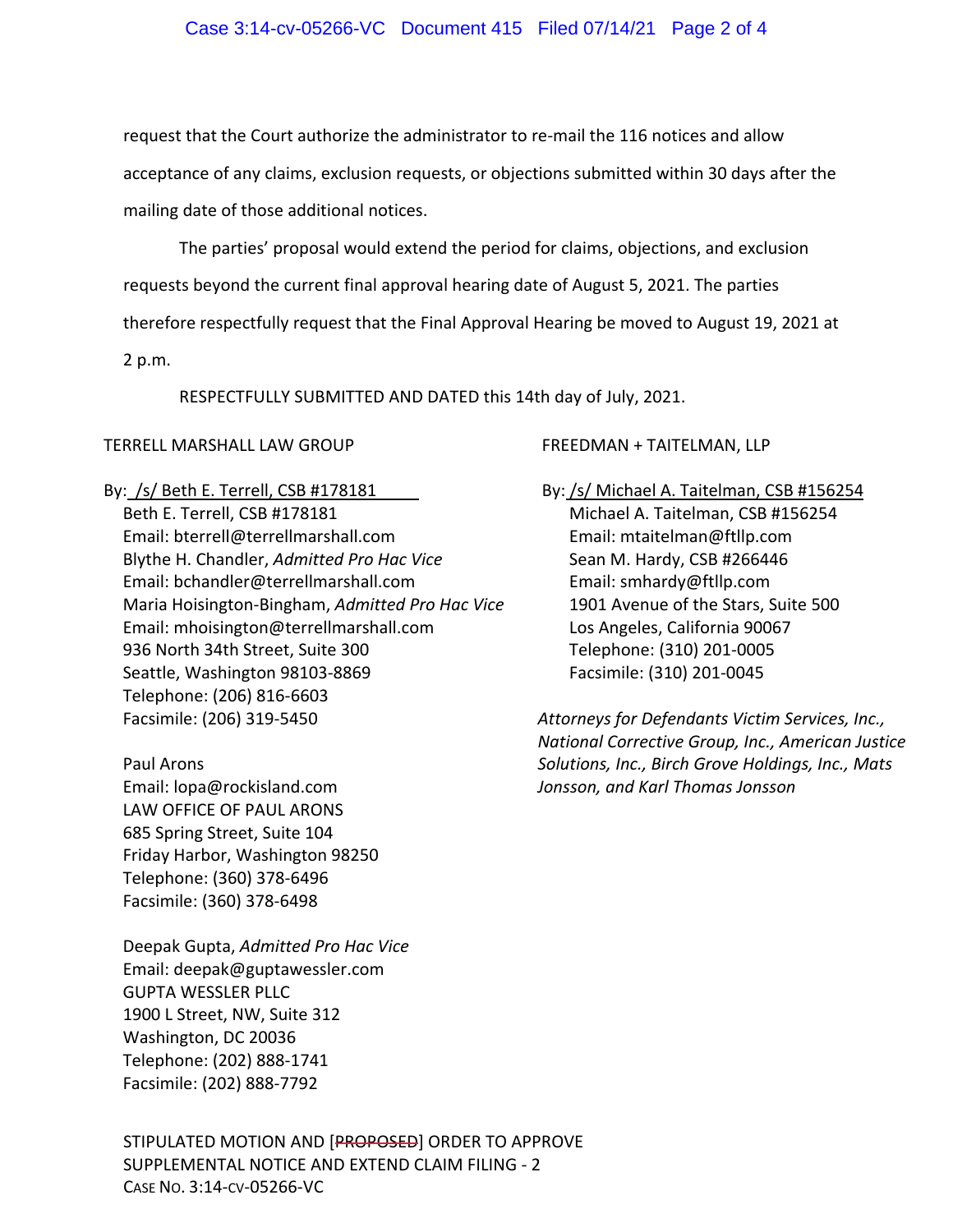Michael F. Ram, CSB #104805 Email: mram@forthepeople.com Marie N. Appel, CSB #187483 Email: mappel@forthepeople.com MORGAN & MORGAN COMPLEX LITIGATION GROUP 711 Van Ness Avenue, Suite 500 San Francisco, California 94102 Telephone: (415) 358‐6913 Facsimile: (415) 358‐6923

*Attorneys for Plaintiffs*

# **II. [PROPOSED] ORDER**

Pursuant to the stipulation, the Settlement Administrator shall re‐mail the notices

received to date for which there are new addresses. The Court extends the time for class

members to file claims, exclusion requests, or objections to August 16, 2021. The Final

Approval hearing is rescheduled to August 19, 2021 at 2 p.m.

IT IS SO ORDERED.

DATED this  $14th$  day of  $July$ , 2021.

THE HONORABLE VINCE CHHABRIA UNITED STATES DISTRICT JUDGE